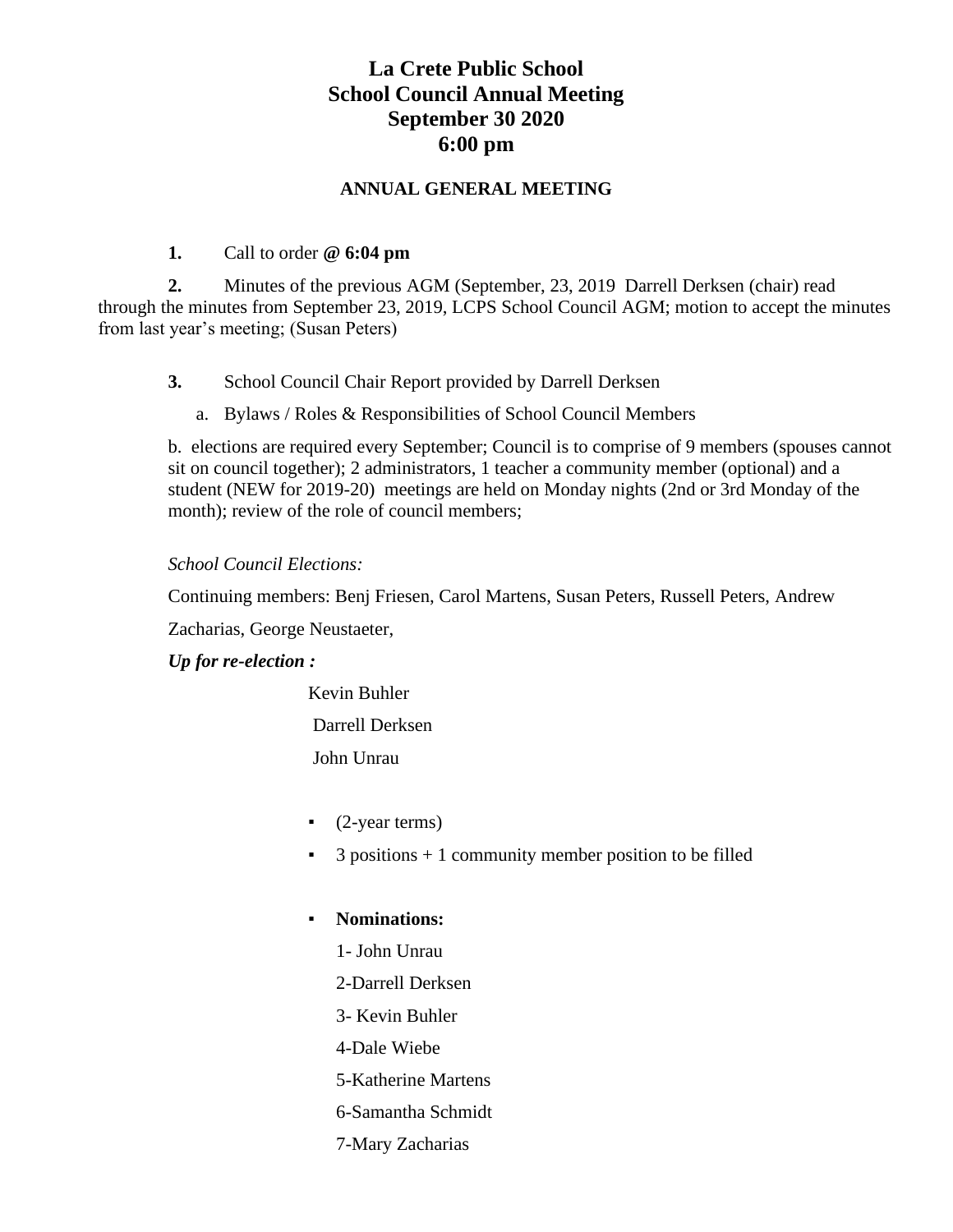Motion to cease nominations, (Andrew Zacharias)

Chairperson's Report:

- Reviewed the bylaws of how the council will run
- Susan Peters provided some examples of some topics that the council members talk about. The school council also provides feedback to the school administration.
- The community member position was explained as a member of the council that may or may not have children in the school but can provide a voice for the community as a whole.
- Renewed the Community Helpers program
- Reviewed the possibility of a school dance and this was not approved.
- Reviewed and approved the plays to be performed by the upstage knights.
- Staff appreciation was planned but was not done because of school closure.

## **Meeting Dates 2019-2020**

September 16th - Organizational meeting September 23rd - AGM October 21st November 18th January 20th February 24th March-June meetings cancelled due to school closure.

# Mrs. Ward provided the **School Report**

#### **Staffing:**

2 Administrators 2 Admin Assistants 1 Librarian 20 Teachers 6 Educational Assistants 3 Wellness Coaches 1 Community Helper Coordinator 1 Head Custodian (shared with Sandhills and Ridgeview) 3 Custodians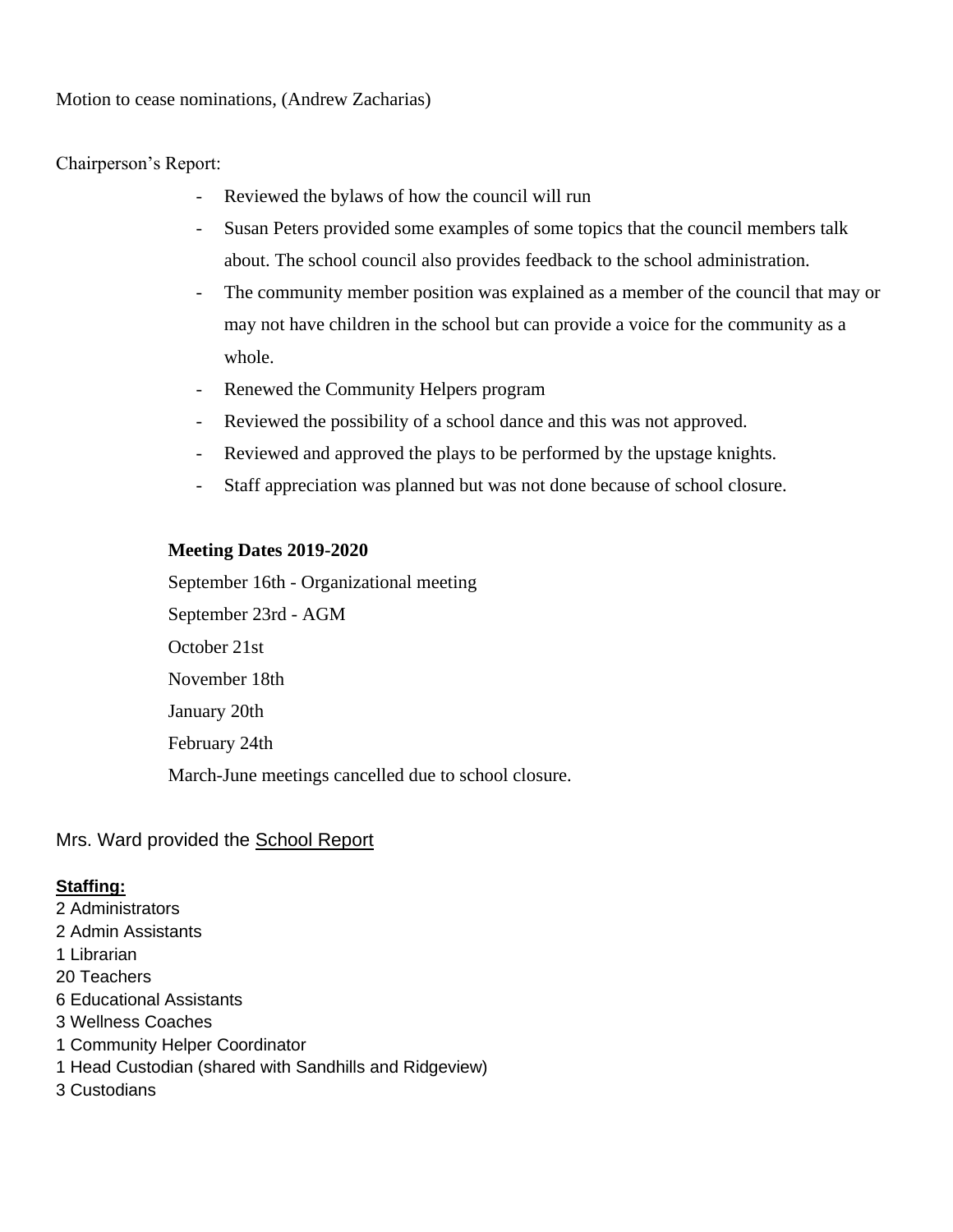# **New Staff**

Grade 8- Kassidy Danyleyko Grade 9- Kenneth Thompson High School- Ashley Friesen- maternity leave until the end of January.

# **Enrollment**

We are currently at **344** students (in school learning), **23** students (at home learning), for a total of **367** the projection was **445.** We have several students who have moved from La Crete. Broken down by grades:

| Grade | <b>Current Enrollment</b> |
|-------|---------------------------|
| 7     | 64                        |
| 8     | 45                        |
| 9     | 63                        |
| 10    | 82                        |
| 11    | 56                        |
| 12    | 57                        |

## **Service Dog**

As you are aware, we have a medical service dog in our school. A letter was emailed to all LCPS parents letting them know about the dog. A phone call was made to every student in the class giving the information about the dog and a follow-up letter was sent as well. Only one concern was brought up, a parent of a grade 7 student telling us that their child has allergies. The dog is hypo-allergenic so shouldn't cause any issues for this child, but we will keep an eye on this.

## **Quads**

Our grade 8-12 students are currently quadded. There was an adjustment period for both students and staff at the beginning, but they have settled into a routine and comments have been quite positive. Quad 2 will begin on November 9th.

## **Cleaning**

Our building is receiving a deep cleaning (Clorox 360) once a week. We have 2 EAs doing the high touchpoints a couple of times a day and our cleaners are doing sanitizing every night.

## **Bussing**

Students begin arriving in the morning at around 8:30 and are all in the building by 8:40. Non-bus students are arriving between 8:45 and 9:00. Dismissal of bus students begins at 2:15 and is done by class cohort. Busses leave the parking lot by 2:25 and then non-bus students are dismissed by class cohort. All students are out of the building by 2:30.